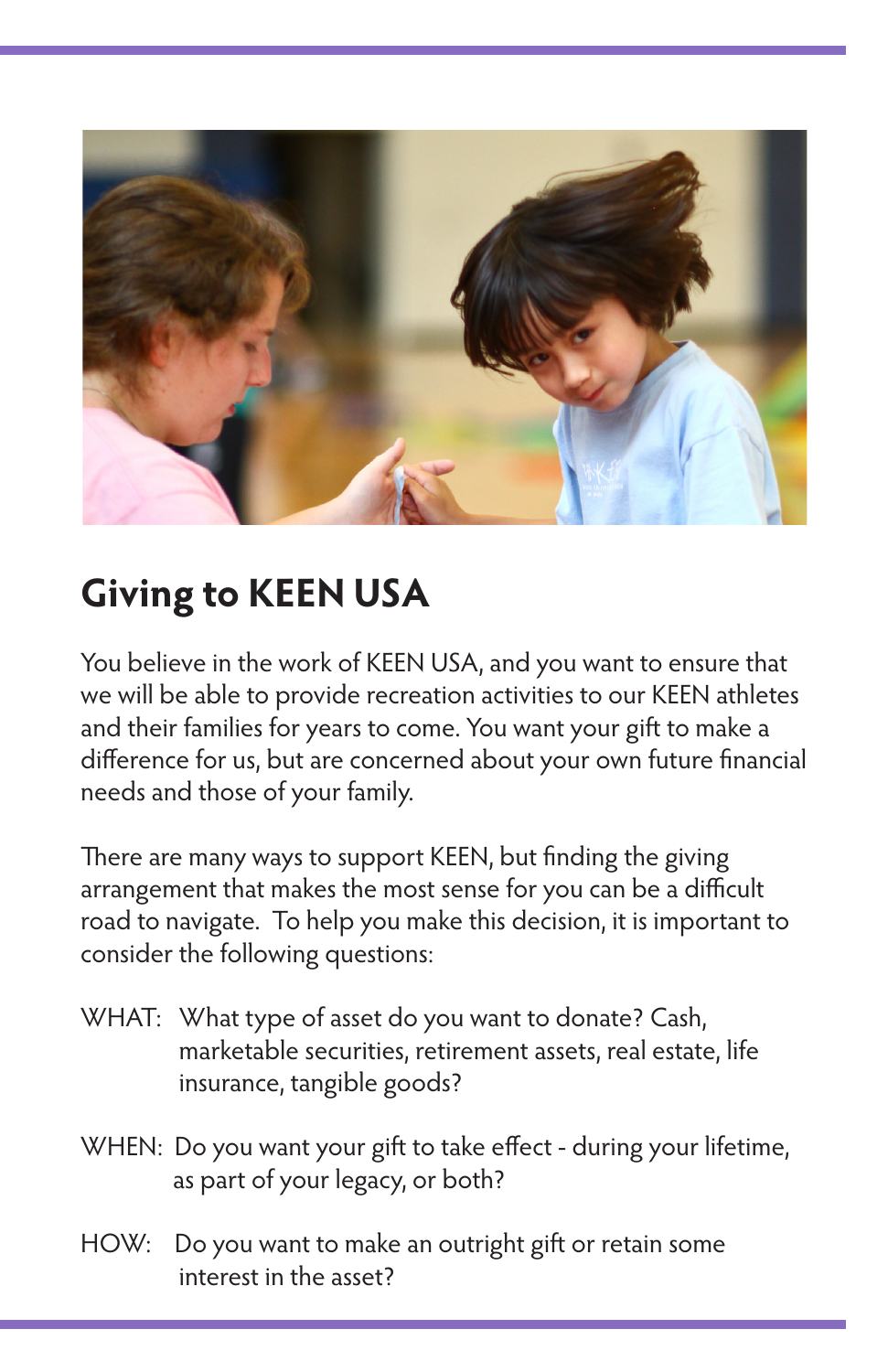| ۱            |  |
|--------------|--|
|              |  |
|              |  |
| l.           |  |
|              |  |
|              |  |
| $\subset$    |  |
| $\mathbf{u}$ |  |
|              |  |
| $\vec{z}$    |  |
|              |  |
|              |  |
| Ç            |  |
|              |  |
| œ            |  |
|              |  |
| Ξ            |  |
|              |  |
|              |  |
|              |  |

 $\mathbf{r}$ 

| <b>YOUR GOAL</b>                                                                                                                     | YOUR GIFT<br><b>TO KEEN</b>                  | HOW TO MAKE THE GIFT                                                                                                                             | <b>YOUR BENEFITS</b>                                                                                                                                                            |
|--------------------------------------------------------------------------------------------------------------------------------------|----------------------------------------------|--------------------------------------------------------------------------------------------------------------------------------------------------|---------------------------------------------------------------------------------------------------------------------------------------------------------------------------------|
| gift<br>Make a quick and easy                                                                                                        | Outright Gift                                | Donate cash, securities, or personal<br>property                                                                                                 | Income tax deduction; avoidance of<br>any capital gains tax                                                                                                                     |
| Make a gift that will benefit<br>you and your company                                                                                | Percentage of<br>Profits Gift                | KEEN for a specific period of time<br>pre-tax profits of your business to<br>Designate a percentage of the                                       | company through naming opportunity,<br>than normally allowed; marketing of<br>Larger charitable donation write-off<br>possible avoidance or reduction of<br>other tax liability |
| $\lim_{h \to 0}$<br>with little cost to yourself<br>Make a large deferred                                                            | Life Insurance Gift                          | Give us a policy with KEEN as<br>owner and beneficiary                                                                                           | Income tax deduction                                                                                                                                                            |
| Secure a fixed and often<br>increased income                                                                                         | Charitable Remainder<br><b>Annuity Trust</b> | Create a charitable trust that pays<br>you a set income annually                                                                                 | Immediate income tax deduction and<br>fixed income for life                                                                                                                     |
| residence, farm, or other<br>Give your personal<br>property                                                                          | Real Estate Trust                            | KEEN as part of a Charitable Trust<br>now, but retain occupancy for your<br>Designate the property to KEEN<br>lifetime; or leave the property to | For a gift now - charitable income<br>tax deduction and lifetime use of<br>the property                                                                                         |
| defer a gift until your death;<br>beneficiaries & bequests<br>during your lifetime or<br>Make a revocable gift<br>designate specific | Living Trust                                 | Can be easily established through a<br>simple trust agreement with KEEN<br>or a will                                                             | (persons) beneficiaries of gift after<br>possible tax savings for individual<br>Control of trust for your lifetime;<br>your death                                               |

The Charitable Gift Annuity Benefiting You and KEEN

## What is a Charitable Gift Annuity?

A Charitable Gift Annuity (also referred to as a "CGA") is a contract (not a trust), under which KEEN, in return for a transfer of cash, marketable securities or other assets, agrees to pay a fixed amount of money (payment) to one or two individuals, for their lifetime, not a term of years, or to an individual and another organization for their lifetime. The amount of the annual payment is based on the age of the donor at the time the annuity is established – ranging between 5 and 11 percent of the charitable portion of the gift.

With a Charitable Gift Annuity you can still feel the satisfaction of making a substantial gift to support KEEN while providing yourself with a secure lifetime income. You can also arrange to have a gift annuity provided for another person - a spouse or an unrelated individual – and if this person survives you, the payments will continue for their lifetime. As another option, you could name an organization or scholarship as a beneficiary. For example, you could receive a lifetime income and provide for a capital or endowment campaign at KEEN during your lifetime.

How you benefit:

- Lifetime payments for yourself and another individual or organization, a portion of which is tax-free
- Charitable income tax deduction immediately of 20-50% of the gift
- Capital gains tax savings, if funded with appreciated securities